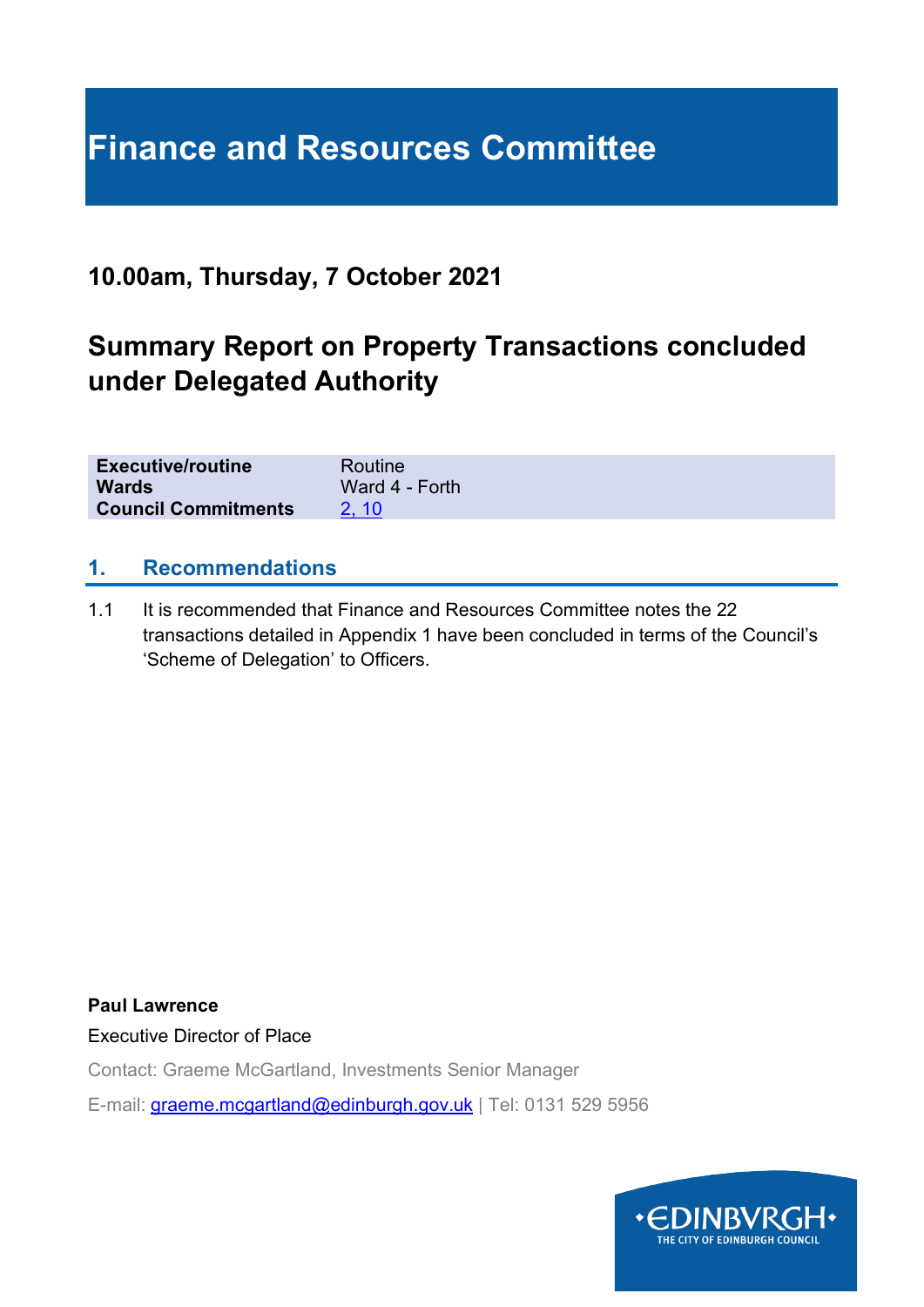**Report**

# **Summary Report on Property Transactions concluded under Delegated Authority**

### **2. Executive Summary**

2.1 The purpose of this report is to advise Committee of all lease agreements, etc. concluded in terms of the Council's 'Scheme of Delegation to Officers'.

#### **3. Background**

- 3.1 Under the Council's Scheme of Delegation to Officers it is the responsibility of the Chief Executive or relevant Director to keep the elected members appropriately informed about activity arising within the scope of the delegated authority under the Scheme. Reporting on a quarterly basis is considered the appropriate manner and frequency of keeping members advised.
- 3.2 The delegated authority currently extends to the conclusion of all new leases of up to five years in length where the rental is no greater than £50,000 per annum and rent reviews where the rental is no greater than £50,000 per annum. The authority also includes the sale of property which has been declared surplus to the requirements of the Council and sold on the open market to the highest bidder. Any transactions outwith these parameters are reported separately to Committee.

#### **4. Main report**

- 4.1 Appendix 1 provides details of 22 transactions completed under delegated authority since the last quarterly report. Leased properties which have been vacant for more than six months are shown at a previous rent of zero.
- 4.2 The financial benefit to the Council of these transactions is summarised below:
	- 4.2.1 Nine new leases producing an additional £63,100 per annum;
	- 4.2.2 Two lease renewal/extensions maintaining the current rental income £21,000 per annum from those assets;
	- 4.2.3 Seven new licenses producing an income of £36,359; and
	- 4.2.4 Four disposals totalling £97,771.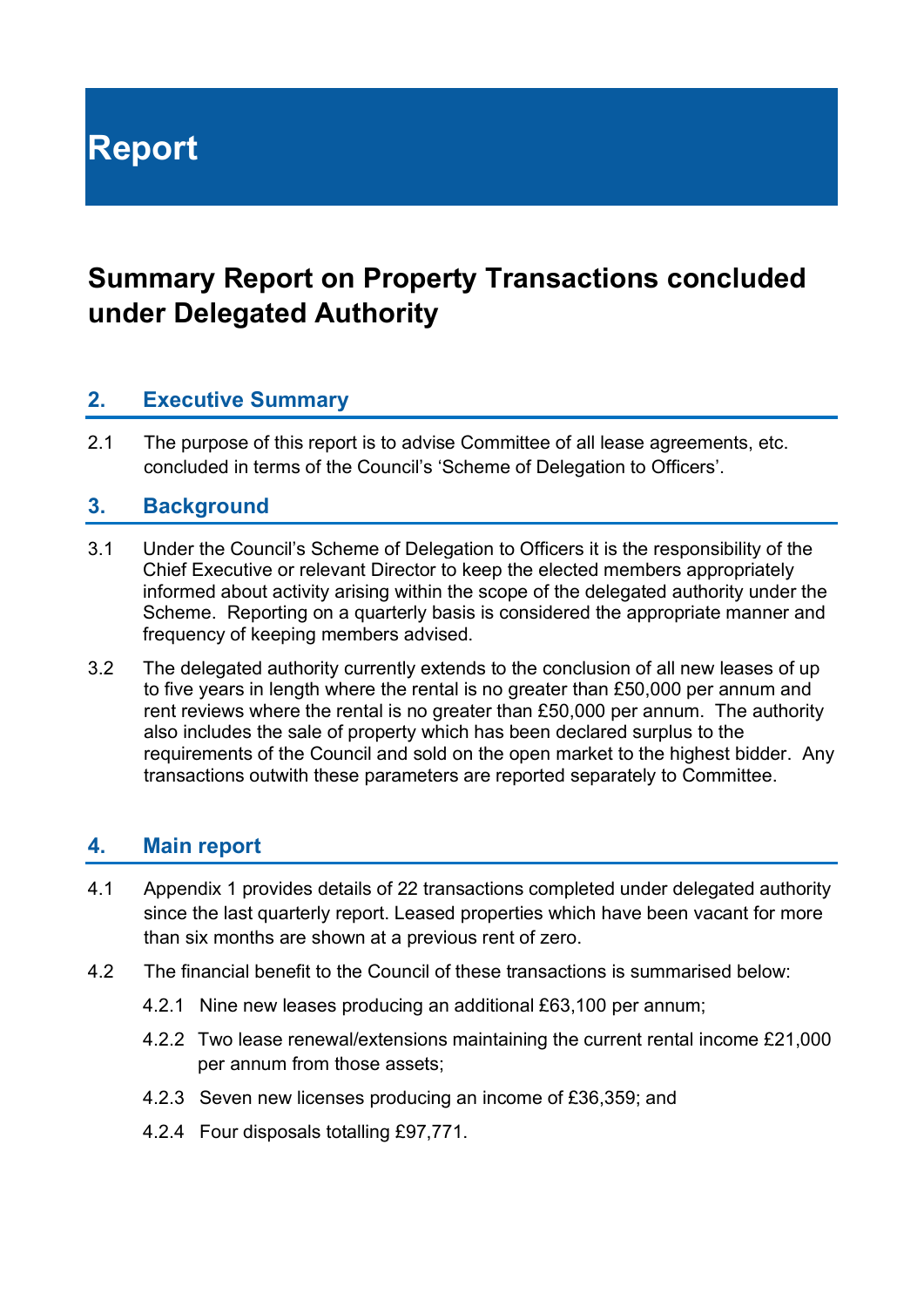# **5. Next Steps**

5.1 The report sets out transactions which have been completed, under delegated authority. There are no further steps in relation to these transactions.

#### **6. Financial impact**

6.1 The financial impact of the transactions noted are set out above.

# **7. Stakeholder/Community Impact**

7.1 None.

### **8. Background reading/external references**

8.1 None.

# **9. Appendices**

9.1 Appendix 1 – Schedule of Property Transactions.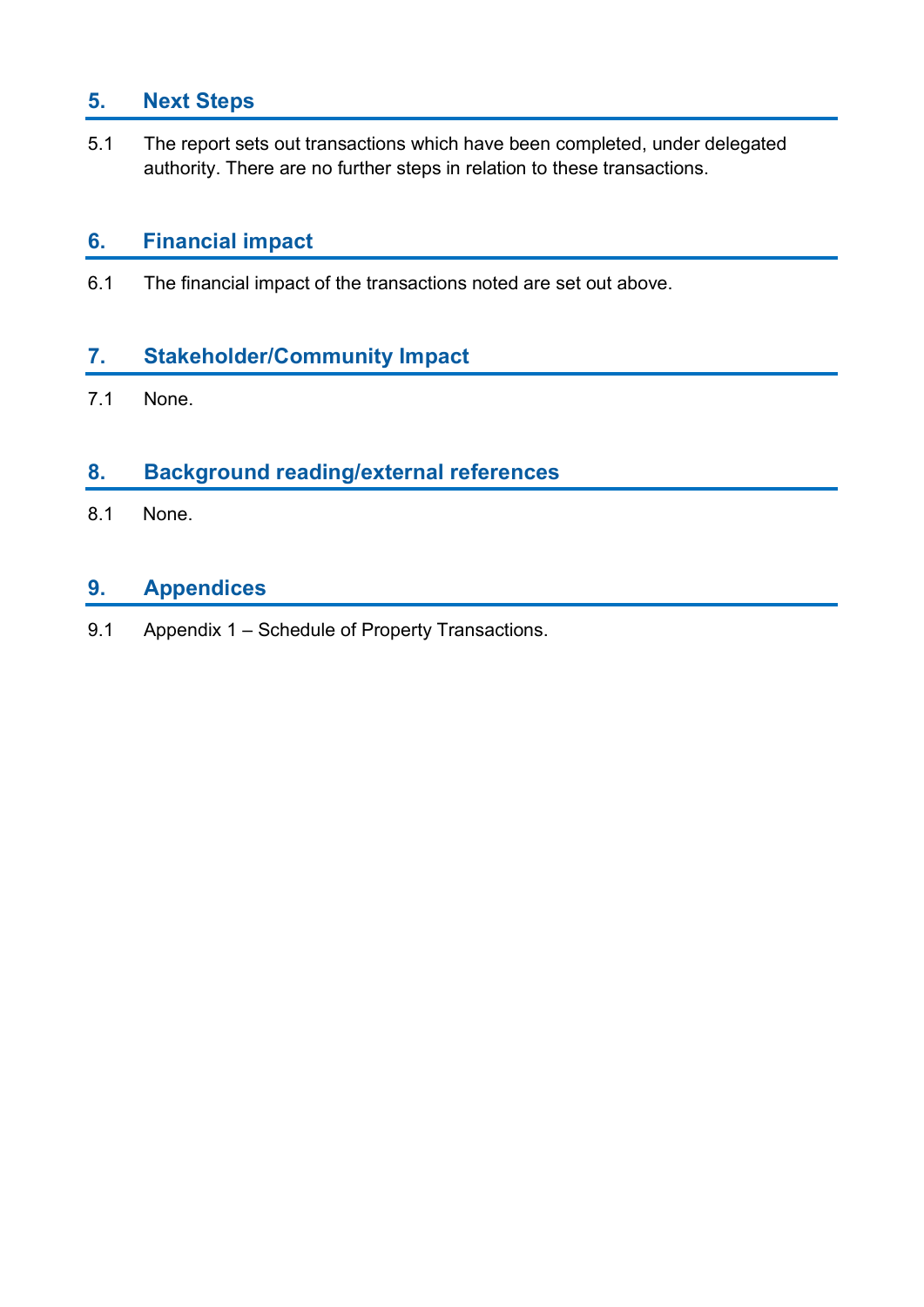#### **APPENDIX 1**

#### **NEW LEASES**

| <b>ITEM &amp; REF</b><br>NO. | <b>WARD</b>          | <b>OWNING</b><br><b>DEPT/ACCOUNT</b> | <b>SUBJECTS</b>                                                                                     | <b>TENANT</b> | <b>USE</b> | <b>TERMS</b>                                                                                                                       |
|------------------------------|----------------------|--------------------------------------|-----------------------------------------------------------------------------------------------------|---------------|------------|------------------------------------------------------------------------------------------------------------------------------------|
| MB<br>T278T/19               | Ward $1 -$<br>Almond | <b>General Property</b><br>(GP)      | Unit 19, Viewforthbank<br>Industrial Estate,<br><b>South Queensferry</b><br>$(2,953 \text{ sq ft})$ | Daybreak Ltd  | Industrial | Old Rent: £0<br>New Rent: £13,000 per annum<br>Lease Period: 01/11/20 to<br>31/10/25<br><b>Payable:</b> Quarterly in advance       |
| rent free granted on entry   |                      |                                      |                                                                                                     |               |            | REMARKS: New open market letting. Subject unit was vacant from 2019 following the former tenant vacating to new premises. 9 months |

| <b>ITEM &amp; REF</b><br>NO.                                                                                                       | <b>WARD</b> | <b>OWNING</b><br><b>DEPT/ACCOUNT</b> | <b>SUBJECTS</b>         | <b>TENANT</b>   | <b>USE</b> | <b>TERMS</b>                         |
|------------------------------------------------------------------------------------------------------------------------------------|-------------|--------------------------------------|-------------------------|-----------------|------------|--------------------------------------|
| $\overline{2}$ .                                                                                                                   | Ward $1 -$  | <b>General Property</b>              | Unit 25, Viewforthbank  | <b>Zalewski</b> | Industrial | Old Rent: £0                         |
| <b>MB</b>                                                                                                                          | Almond      | (GP)                                 | Industrial Estate,      | Limited         |            | New Rent: £28,000 per annum          |
| T278T/25                                                                                                                           |             |                                      | The Loan, South         |                 |            | Lease Period: 08/11/20 to            |
|                                                                                                                                    |             |                                      | Queensferry             |                 |            | 07/11/25                             |
|                                                                                                                                    |             |                                      | $(3,766 \text{ sq ft})$ |                 |            | <b>Payable:</b> Quarterly in advance |
| REMARKS: New open market letting. Subject unit was vacant from 2019 following the former tenant vacating to new premises. 9 months |             |                                      |                         |                 |            |                                      |
| rent free granted on entry                                                                                                         |             |                                      |                         |                 |            |                                      |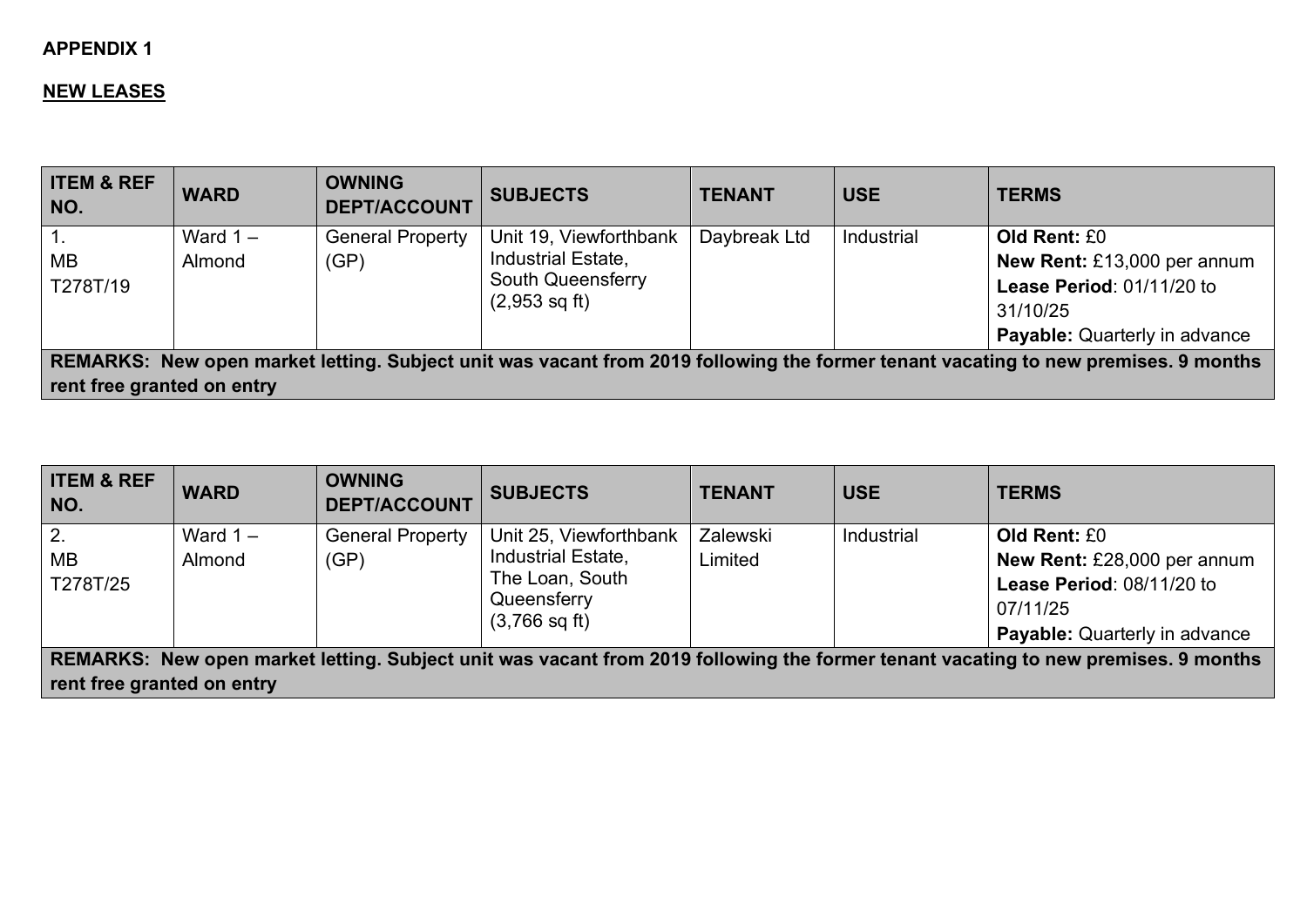| <b>ITEM &amp; REF</b><br>NO.                                                                                                                                      | <b>WARD</b>          | <b>OWNING</b><br><b>DEPT/ACCOUNT</b> | <b>SUBJECTS</b>                                                                                           | <b>TENANT</b>        | <b>USE</b> | <b>TERMS</b>                                                                                                                 |
|-------------------------------------------------------------------------------------------------------------------------------------------------------------------|----------------------|--------------------------------------|-----------------------------------------------------------------------------------------------------------|----------------------|------------|------------------------------------------------------------------------------------------------------------------------------|
| 3.<br>MB<br>T278T/27                                                                                                                                              | Ward $1 -$<br>Almond | <b>General Property</b><br>(GP)      | Unit 27, Viewforthbank<br>Industrial Estate,<br>The Loan, South<br>Queensferry<br>$(3,766 \text{ sq ft})$ | Kozlowska<br>Limited | Industrial | Old Rent: £0<br>New Rent: £14,000 per annum<br>Lease Period: 08/11/20 to<br>07/11/25<br><b>Payable:</b> Quarterly in advance |
| REMARKS: New open market letting. Subject unit was vacant from 2019 following the former tenant vacating to new premises. 12<br>months rent free granted on entry |                      |                                      |                                                                                                           |                      |            |                                                                                                                              |

| <b>ITEM &amp; REF</b><br>NO.                                                                                             | <b>WARD</b> | <b>OWNING</b><br><b>DEPT/ACCOUNT</b> | <b>SUBJECTS</b>         | <b>TENANT</b>       | <b>USE</b> | <b>TERMS</b>                       |
|--------------------------------------------------------------------------------------------------------------------------|-------------|--------------------------------------|-------------------------|---------------------|------------|------------------------------------|
| 4.                                                                                                                       | Ward $3 -$  | <b>General Property</b>              | Unit 2 Clocktower       | <b>Four Squared</b> | Industrial | Old Rent: £38,000 per annum        |
| <b>MB</b>                                                                                                                | Drumbrae /  | (GP)                                 | Estate, Flassches Yard  | Limited             |            | New Rent: £38,000 per annum        |
| CLO-U02                                                                                                                  | Gyle        |                                      | Edinburgh               |                     |            | Lease Period: 10/06/21 to          |
|                                                                                                                          |             |                                      | $(5,031 \text{ sq ft})$ |                     |            | 09/09/21                           |
|                                                                                                                          |             |                                      |                         |                     |            | <b>Payable:</b> Monthly in advance |
| REMARKS: New Short Term Lease – 3 Months (Month to Month Thereafter). Subject unit was vacated following tenant entering |             |                                      |                         |                     |            |                                    |
| administration.                                                                                                          |             |                                      |                         |                     |            |                                    |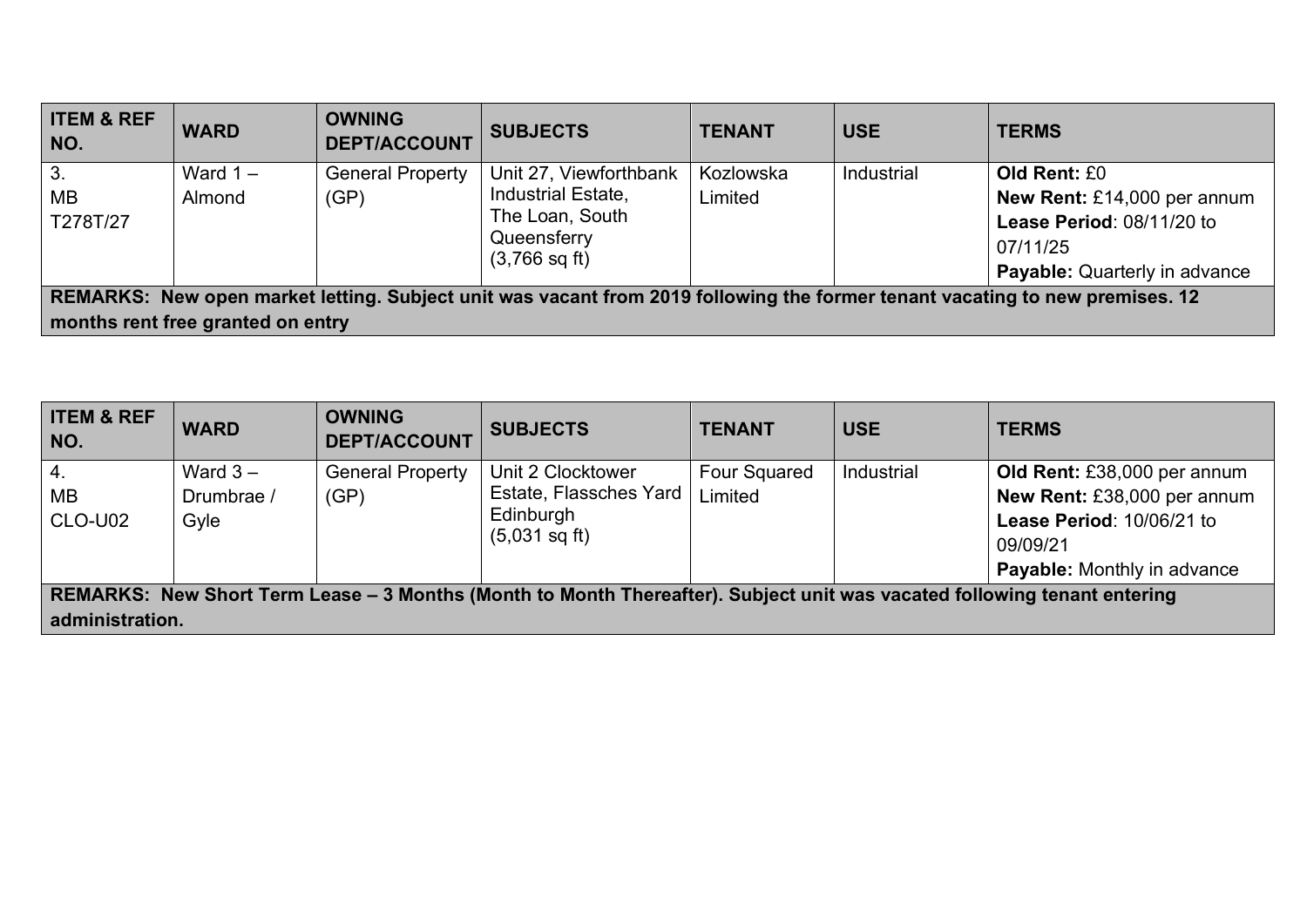| <b>ITEM &amp; REF</b><br>NO.                                                                                                                                                                      | <b>WARD</b>                        | <b>OWNING</b><br><b>DEPT/ACCOUNT</b> | <b>SUBJECTS</b>                                                     | <b>TENANT</b>               | <b>USE</b> | <b>TERMS</b>                                                                                                                              |
|---------------------------------------------------------------------------------------------------------------------------------------------------------------------------------------------------|------------------------------------|--------------------------------------|---------------------------------------------------------------------|-----------------------------|------------|-------------------------------------------------------------------------------------------------------------------------------------------|
| 5.<br>MВ<br>17314/4/2                                                                                                                                                                             | Ward $7 -$<br>Sighthill/<br>Gorgie | <b>General Property</b><br>(GP)      | 4/2 Broomhouse<br>Workspace, New<br>Lairdship Yards,<br>(850 sq ft) | <b>Colinton Vans</b><br>Ltd | Office     | Old Rent: £8,450 per annum<br>New Rent: £8,450 per annum<br>Lease Period: 01/02/21 to<br>31/01/22<br><b>Payable:</b> Quarterly in advance |
| REMARKS: New lease to neighbouring occupier following mutual agreement to renounce existing lease (due to CV19 pressure). No void<br>period or rent free and debt cleared as part of our consent. |                                    |                                      |                                                                     |                             |            |                                                                                                                                           |

| <b>ITEM &amp; REF</b><br>NO.                                                                                                      | <b>WARD</b> | <b>OWNING</b><br><b>DEPT/ACCOUNT</b>                         | <b>SUBJECTS</b>         | <b>TENANT</b>          | <b>USE</b> | <b>TERMS</b>                         |
|-----------------------------------------------------------------------------------------------------------------------------------|-------------|--------------------------------------------------------------|-------------------------|------------------------|------------|--------------------------------------|
| 6.                                                                                                                                | Ward $7 -$  | <b>General Property</b>                                      | 4/1 Broomhouse          | Commercial             | Office     | Old Rent: £6,500 per annum           |
| <b>AM</b>                                                                                                                         | Sighthill/  | (GP)                                                         | Workspace, New          | <b>Industrial Heat</b> |            | New Rent: £6,500 per annum           |
| 17314/4/1                                                                                                                         | Gorgie      |                                                              | Lairdship Yards,        | Limited                |            | Lease Period: 06/11/20 to            |
|                                                                                                                                   |             |                                                              | $(5,461 \text{ sq ft})$ |                        |            | 05/11/23                             |
|                                                                                                                                   |             |                                                              |                         |                        |            | <b>Payable:</b> Quarterly in advance |
| REMARKS: New lease to neighbouring occupier following mutual agreement to renounce existing lease (due to CV19 pressure). No void |             |                                                              |                         |                        |            |                                      |
|                                                                                                                                   |             | period or rent free and debt cleared as part of our consent. |                         |                        |            |                                      |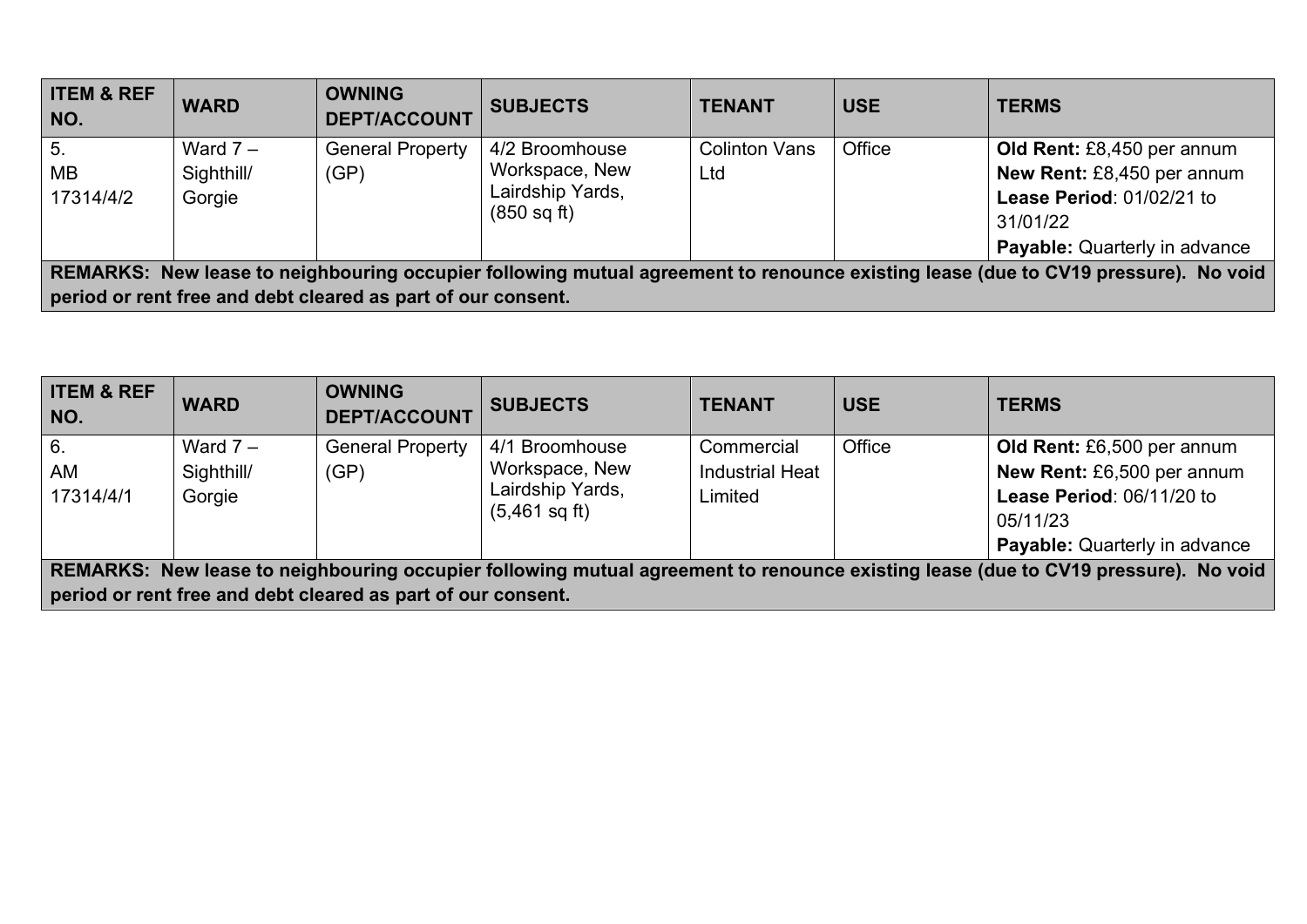| <b>ITEM &amp; REF</b><br>NO.                                                                                                                                | <b>WARD</b>                         | <b>OWNING</b><br><b>DEPT/ACCOUNT</b> | <b>SUBJECTS</b>                                                                                          | <b>TENANT</b>                       | <b>USE</b> | <b>TERMS</b>                                                                                                                               |
|-------------------------------------------------------------------------------------------------------------------------------------------------------------|-------------------------------------|--------------------------------------|----------------------------------------------------------------------------------------------------------|-------------------------------------|------------|--------------------------------------------------------------------------------------------------------------------------------------------|
| 7.<br><b>MB</b><br>EHBP/6                                                                                                                                   | Ward $7 -$<br>Sighthill /<br>Gorgie | <b>General Property</b><br>(GP)      | Unit 6, East Hermiston<br><b>Business Park,</b><br>Cultins Road,<br>Edinburgh<br>$(1,067 \text{ sq ft})$ | C <sub>2</sub> C Windows<br>Limited | Industrial | Old Rent: £9,700 per annum<br>New Rent: £11,300 per annum<br>Lease Period: 22/02/21 to<br>21/02/26<br><b>Payable:</b> Quarterly in advance |
| REMARKS: New open market letting. Subject unit was previously leased but tenant vacated due to downturn in business and sought to<br>surrender their lease. |                                     |                                      |                                                                                                          |                                     |            |                                                                                                                                            |

| <b>ITEM &amp; REF</b><br>NO.                                                                                                     | <b>WARD</b>    | <b>OWNING</b><br><b>DEPT/ACCOUNT</b> | <b>SUBJECTS</b>          | <b>TENANT</b> | <b>USE</b> | <b>TERMS</b>                         |
|----------------------------------------------------------------------------------------------------------------------------------|----------------|--------------------------------------|--------------------------|---------------|------------|--------------------------------------|
| 8.                                                                                                                               | Ward $9-$      | <b>General Property</b>              | Unit 38 West Gorgie      | - Hybrid      | Industrial | Old Rent: £18,000 per annum          |
| <b>MB</b>                                                                                                                        | Fountainbridge | (GP)                                 | Park, Hutchison Road     |               |            | New Rent: £23,000 per annum          |
| 20370/4                                                                                                                          | Craiglockhart  |                                      | Edinburgh                |               |            | Lease Period: 15/03/21 to            |
|                                                                                                                                  |                |                                      | $(3, 190 \text{ sq ft})$ |               |            | 14/03/26                             |
|                                                                                                                                  |                |                                      |                          |               |            | <b>Payable:</b> Quarterly in advance |
| REMARKS: New open market letting following closing date. Subject unit was vacated following lease termination. 3 month rent free |                |                                      |                          |               |            |                                      |
| period granted on entry.                                                                                                         |                |                                      |                          |               |            |                                      |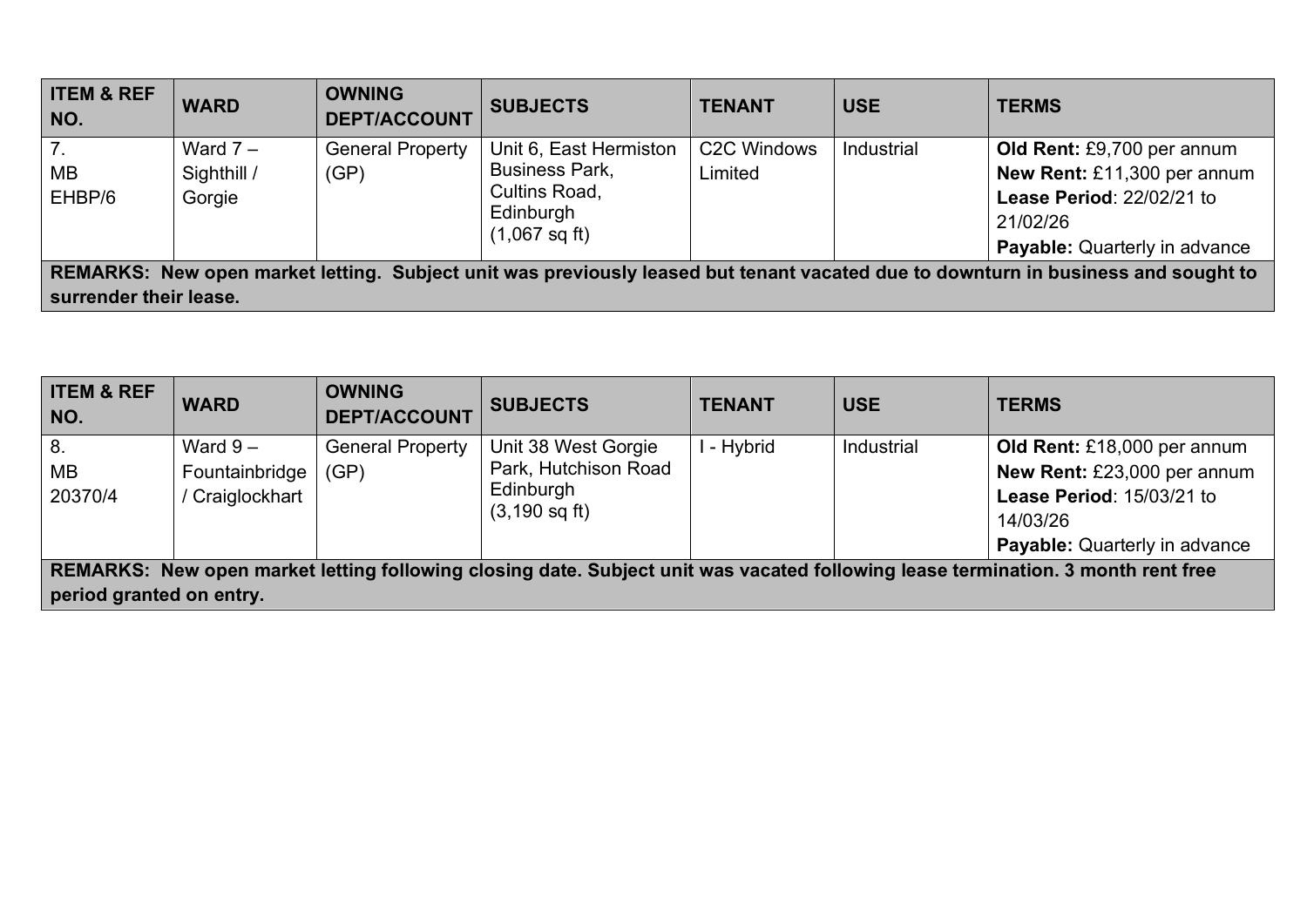| <b>ITEM &amp; REF</b><br>NO.                                                                                                                                                                       | <b>WARD</b>                                  | <b>OWNING</b><br><b>DEPT/ACCOUNT</b> | <b>SUBJECTS</b>                                         | <b>TENANT</b>    | <b>USE</b> | <b>TERMS</b>                                                                          |  |
|----------------------------------------------------------------------------------------------------------------------------------------------------------------------------------------------------|----------------------------------------------|--------------------------------------|---------------------------------------------------------|------------------|------------|---------------------------------------------------------------------------------------|--|
| 9 <sub>1</sub><br>MB<br>35/W380N/5                                                                                                                                                                 | Ward $9-$<br>Fountainbridge<br>Craiglockhart | <b>General Property</b><br>(GP)      | Unit 5 West Gorgie<br>Park, Hutchison Road<br>Edinburgh | Fraser<br>Graham | Industrial | Old Rent: £6,500 per annum<br>New Rent: £8,000 per annum<br>Lease Period: 02/08/21 to |  |
|                                                                                                                                                                                                    |                                              |                                      | $(775 \text{ sq ft})$                                   |                  |            | 01/08/26<br>Payable: Monthly in advance                                               |  |
| REMARKS: New open market letting following closing date. Agreed in February 2021. Subject unit was vacated October 2020 following<br>lease termination. 3 month rent free period granted on entry. |                                              |                                      |                                                         |                  |            |                                                                                       |  |
|                                                                                                                                                                                                    |                                              |                                      |                                                         |                  |            |                                                                                       |  |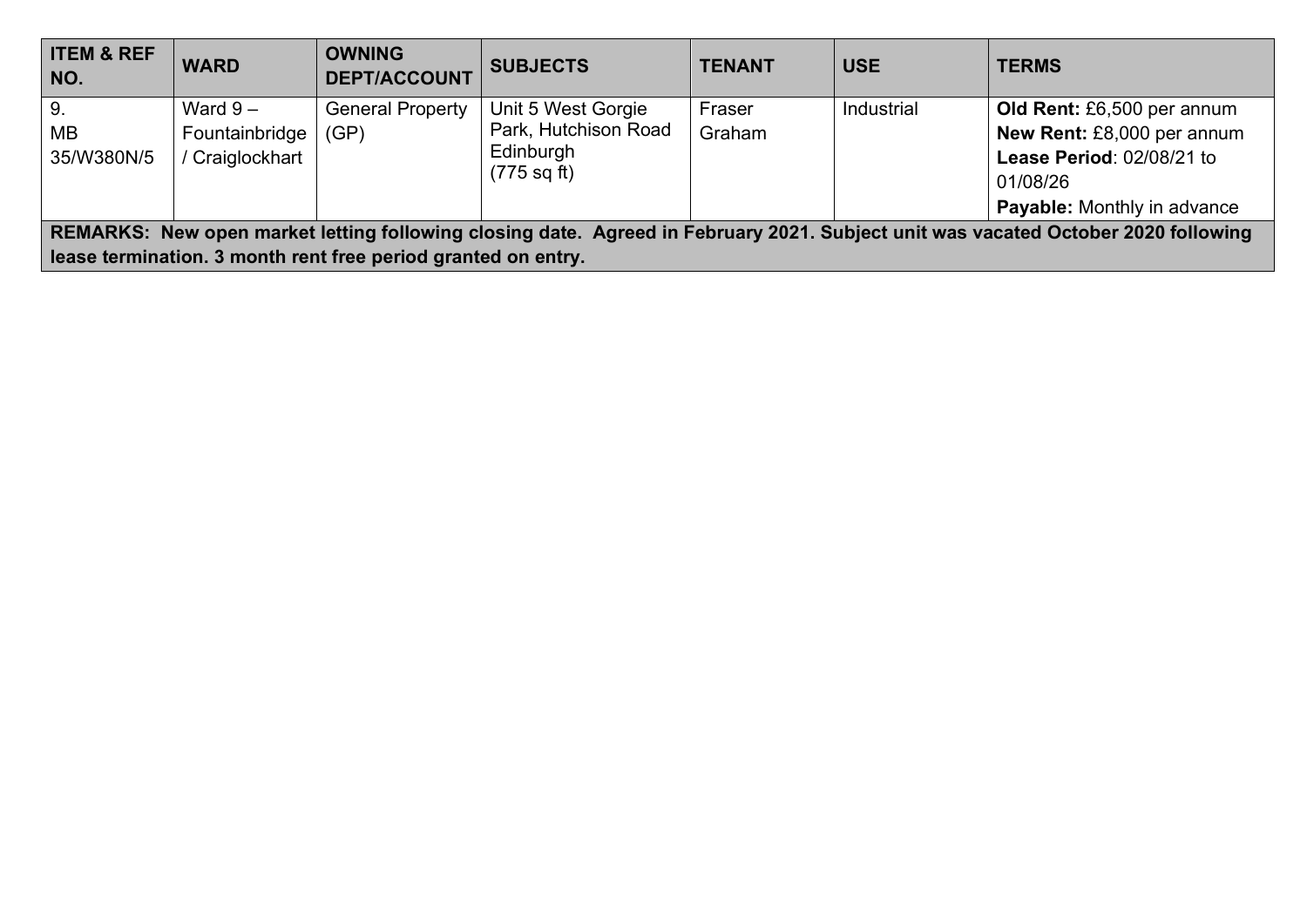### **LEASE RENEWALS/EXTENTIONS**

| <b>ITEM &amp; REF</b><br>NO.                                                                                                             | <b>WARD</b>                              | <b>OWNING</b><br><b>DEPT/ACCOUNT</b> | <b>SUBJECTS</b>        | <b>TENANT</b>         | <b>USE</b> | <b>TERMS</b>                         |
|------------------------------------------------------------------------------------------------------------------------------------------|------------------------------------------|--------------------------------------|------------------------|-----------------------|------------|--------------------------------------|
| 10.                                                                                                                                      | Ward $17 -$                              | <b>General Property</b>              | Unit 9 Peffer Business | The Edinburgh         | Warehouse  | Old Rent: £6,000 per annum           |
| AM                                                                                                                                       | Portobello &                             | (GP)                                 | Centre, North Peffer   | <b>Pottery Studio</b> |            | New Rent: £6,000 per annum           |
| 17768/9                                                                                                                                  | Craigmillar                              |                                      | Place                  | Limited               |            | Lease Period: 08/01/21 to            |
|                                                                                                                                          |                                          |                                      | $(760 \text{ sq ft})$  |                       |            | 07/01/24                             |
|                                                                                                                                          |                                          |                                      |                        |                       |            | <b>Payable:</b> Quarterly in advance |
| REMARKS: Lease assignation / renunciation. 2 months rent free period granted on entry. Part of larger transaction to facilitate existing |                                          |                                      |                        |                       |            |                                      |
|                                                                                                                                          | occupiers' expansion to larger CEC unit. |                                      |                        |                       |            |                                      |

| <b>ITEM &amp; REF</b><br>NO.                                                                                                   | <b>WARD</b>                        | <b>OWNING</b><br><b>DEPT/ACCOUNT</b> | <b>SUBJECTS</b>         | <b>TENANT</b> | <b>USE</b> | <b>TERMS</b>                         |  |
|--------------------------------------------------------------------------------------------------------------------------------|------------------------------------|--------------------------------------|-------------------------|---------------|------------|--------------------------------------|--|
| 11.                                                                                                                            | Ward $17 -$                        | <b>General Property</b>              | Block 3 Unit 3          | Pk Packaging  | Warehouse  | Old Rent: £15,000 per annum          |  |
| AM                                                                                                                             | Portobello /                       | (GP)                                 | Peffermill Ind Est,     | Ltd           |            | New Rent: £15,000 per annum          |  |
| PEF01-U06                                                                                                                      | Craigmillar                        |                                      | King's Haugh            |               |            | Lease Period: 01/01/21 to            |  |
|                                                                                                                                |                                    |                                      | $(2,400 \text{ sq ft})$ |               |            | 31/12/26                             |  |
|                                                                                                                                |                                    |                                      |                         |               |            | <b>Payable:</b> Quarterly in advance |  |
| REMARKS: Lease renounced (due to occupier passing away). Re-let as part of existing tenant's expansion into larger premises. 3 |                                    |                                      |                         |               |            |                                      |  |
|                                                                                                                                | months rent free granted on entry. |                                      |                         |               |            |                                      |  |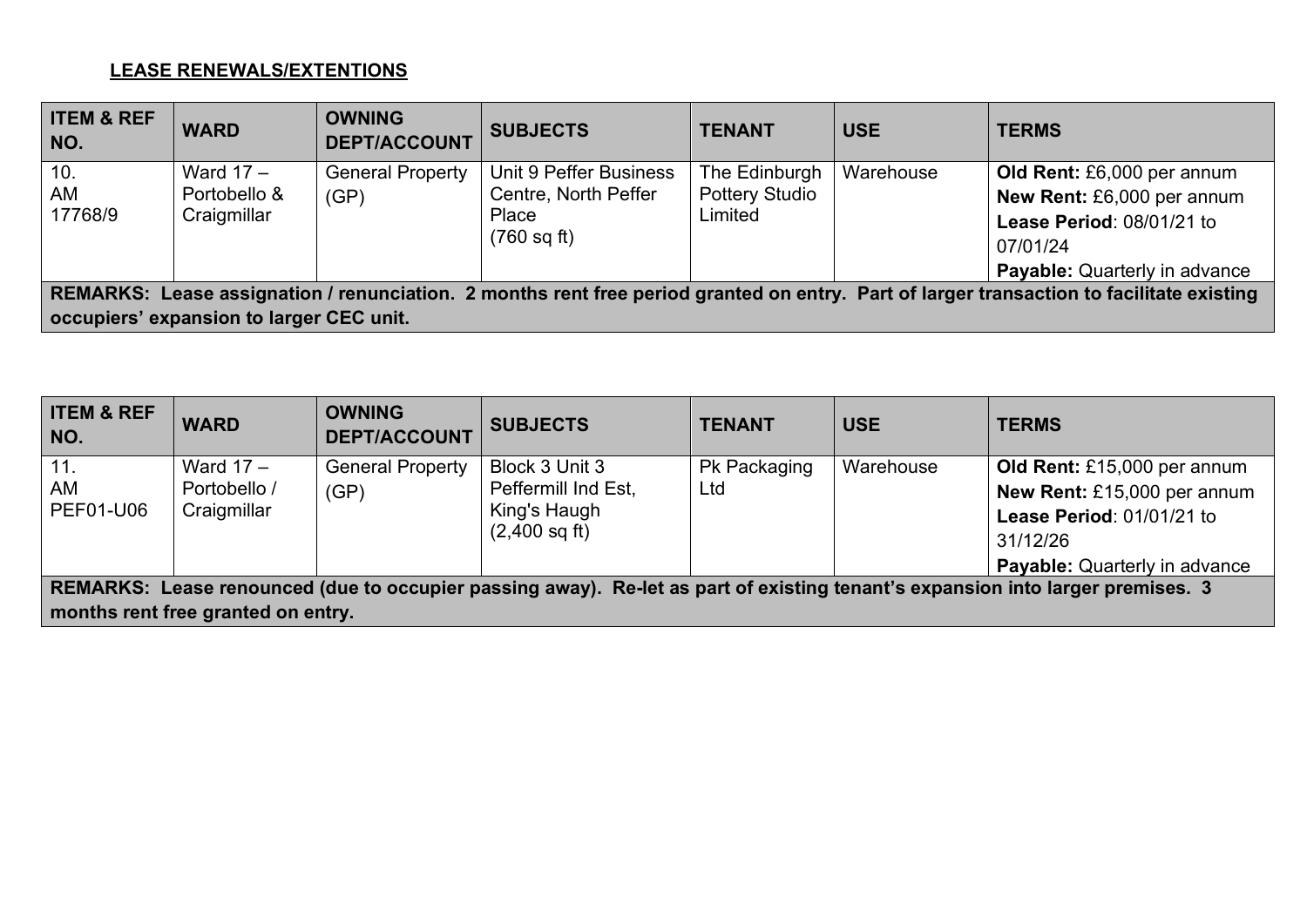#### **NEW LICENSES**

| <b>ITEM &amp; REF</b><br>NO. | <b>WARD</b>              | <b>OWNING</b><br><b>DEPT/ACCOUNT</b>     | <b>SUBJECTS</b>              | <b>TENANT</b>    | <b>USE</b>              | <b>TERMS</b>                                                                                                                        |
|------------------------------|--------------------------|------------------------------------------|------------------------------|------------------|-------------------------|-------------------------------------------------------------------------------------------------------------------------------------|
| 12.<br><b>FM</b>             | ' – Sighthill/<br>Gorgie | <b>Places (Parks)</b><br>and Greenspace) | <b>Sighthill Public Park</b> | <b>WK Taylor</b> | Colour Bomb<br>Carnival | Rent, including management<br>fee: £5,000<br><b>Surveyor's Fee: £250</b><br><b>Lease Period: <math>6 - 17</math> August</b><br>2021 |
| <b>REMARKS:</b>              |                          |                                          |                              |                  |                         |                                                                                                                                     |

| <b>ITEM &amp; REF</b><br>NO. | <b>WARD</b>           | <b>OWNING</b><br><b>DEPT/ACCOUNT</b> | <b>SUBJECTS</b>                                                                                 | <b>TENANT</b>      | <b>USE</b>                  | <b>TERMS</b>                                                                             |
|------------------------------|-----------------------|--------------------------------------|-------------------------------------------------------------------------------------------------|--------------------|-----------------------------|------------------------------------------------------------------------------------------|
| $\vert$ 13.<br><b>FM</b>     | $11 - City$<br>Centre | <b>General Property</b><br>Account   | <b>Festival Square</b>                                                                          | <b>Brewdog Plc</b> | Tables and<br><b>Chairs</b> | Legal fee: £750<br><b>Surveyor's Fee: £250</b><br>Lease Period: 26 Apr - 31 Sept<br>2021 |
|                              |                       |                                      | REMARKS: No rent charged this year, in line with other tables and chairs permits managed by CEC |                    |                             |                                                                                          |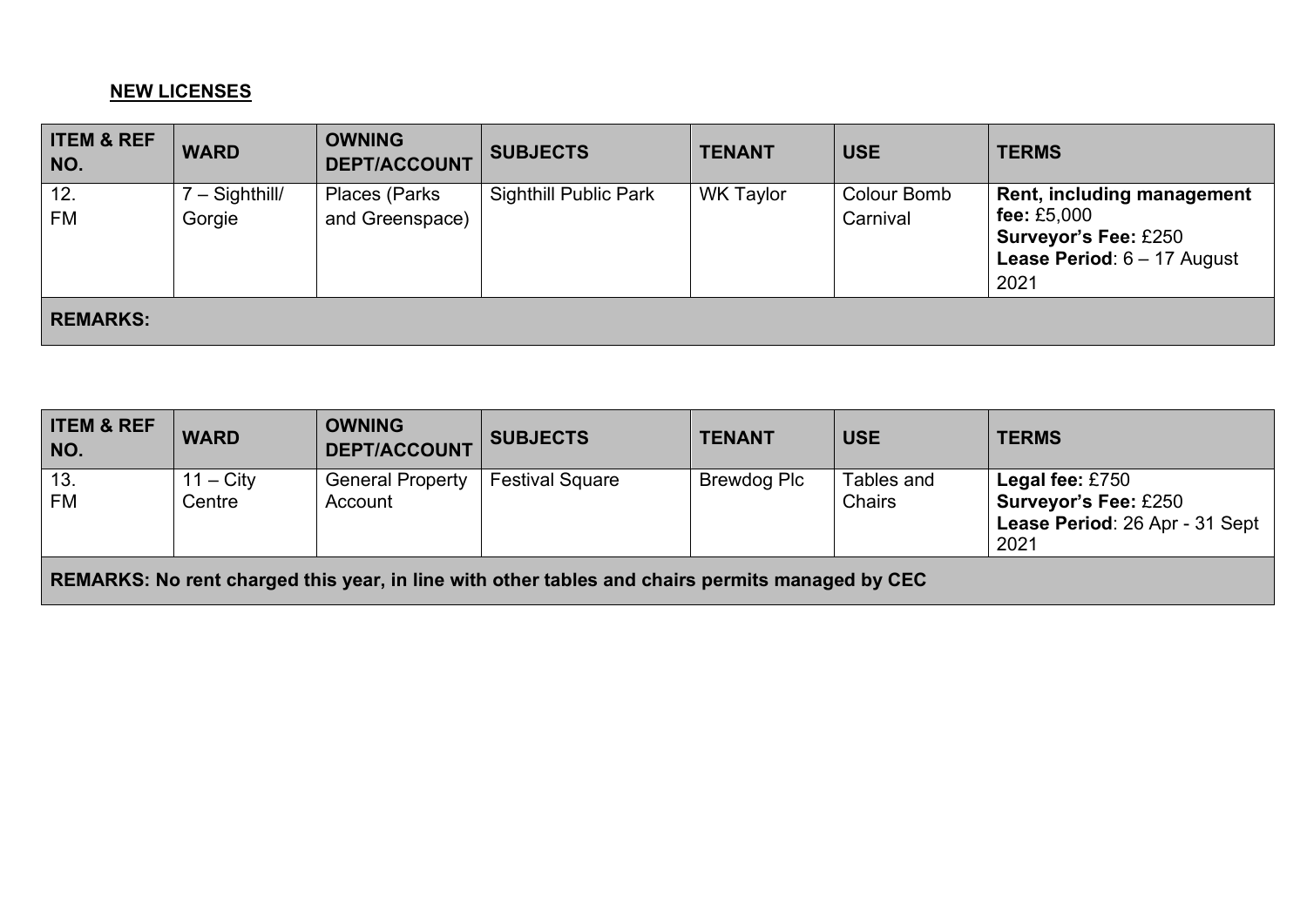| <b>ITEM &amp; REF</b><br>NO. | <b>WARD</b>                                                                                                           | <b>OWNING</b><br><b>DEPT/ACCOUNT</b> | <b>SUBJECTS</b>        | <b>TENANT</b>        | <b>USE</b>                    | <b>TERMS</b>                                                                                                   |  |
|------------------------------|-----------------------------------------------------------------------------------------------------------------------|--------------------------------------|------------------------|----------------------|-------------------------------|----------------------------------------------------------------------------------------------------------------|--|
| 14.<br><b>FM</b>             | $11 - \text{City}$<br>Centre                                                                                          | <b>General Property</b><br>Account   | <b>Festival Square</b> | Arts Exchange<br>Ltd | Ladyboys of<br><b>Bangkok</b> | <b>Rent: £18,908</b><br><b>Surveyor's Fee: £300</b><br><b>Lease Period: <math>4 - 31</math> August</b><br>2021 |  |
|                              | REMARKS: Rent is projected, as the final amount will depend on audience capacity permitted by the Scottish Government |                                      |                        |                      |                               |                                                                                                                |  |

| <b>ITEM &amp; REF</b><br>NO. | <b>WARD</b>           | <b>OWNING</b><br><b>DEPT/ACCOUNT</b> | <b>SUBJECTS</b>                                      | <b>TENANT</b>     | <b>USE</b>              | <b>TERMS</b>                                                                                                                      |
|------------------------------|-----------------------|--------------------------------------|------------------------------------------------------|-------------------|-------------------------|-----------------------------------------------------------------------------------------------------------------------------------|
| 15.<br>FM                    | $11 - City$<br>Centre | Places (Parks<br>and Greenspace)     | Red Blaize, West<br><b>Princes Street</b><br>Gardens | <b>Bubbleparc</b> | Bungydome<br>attraction | <b>Rent, including management</b><br>fee: $£9,300$<br><b>Surveyor's Fee: £300</b><br><b>Lease Period: 16 Jul - 31 Aug</b><br>2021 |
| <b>REMARKS:</b>              |                       |                                      |                                                      |                   |                         |                                                                                                                                   |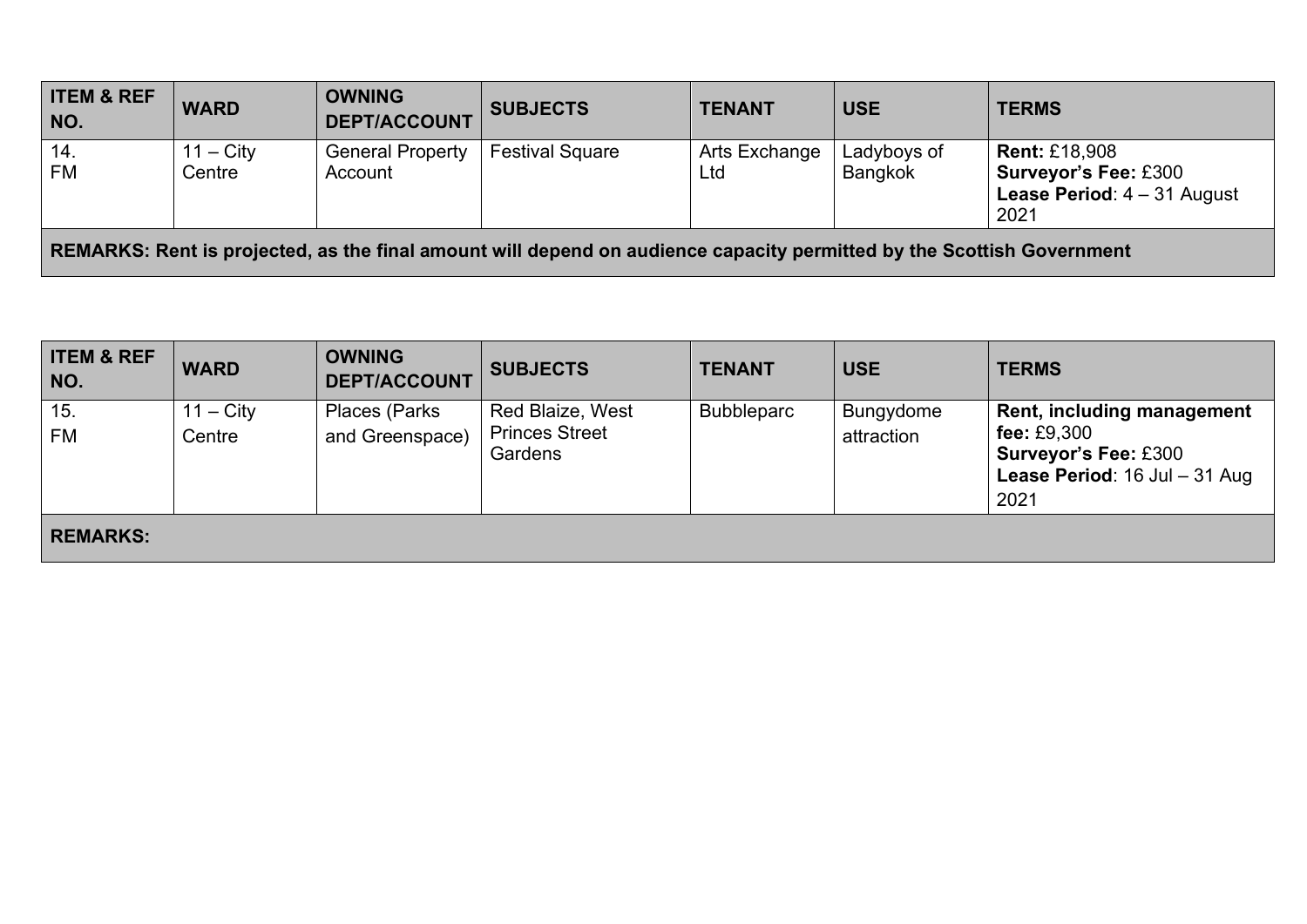| <b>ITEM &amp; REF</b><br>NO. | <b>WARD</b>                  | <b>OWNING</b><br><b>DEPT/ACCOUNT</b> | <b>SUBJECTS</b> | <b>TENANT</b> | <b>USE</b>                       | <b>TERMS</b>                                                                                           |
|------------------------------|------------------------------|--------------------------------------|-----------------|---------------|----------------------------------|--------------------------------------------------------------------------------------------------------|
| 16.<br><b>FM</b>             | $11 - \text{City}$<br>Centre | Places (Parks<br>and Greenspace)     | Calton Hill     | Alan Lawson   | Seven Hills of<br>Edinburgh race | Rent, including management<br>fee: $£460$<br><b>Surveyor's Fee: £250</b><br>Lease Period: 27 June 2021 |
| <b>REMARKS:</b>              |                              |                                      |                 |               |                                  |                                                                                                        |

| <b>ITEM &amp; REF</b><br>NO. | <b>WARD</b>           | <b>OWNING</b><br><b>DEPT/ACCOUNT</b> | <b>SUBJECTS</b> | <b>TENANT</b> | <b>USE</b>                           | <b>TERMS</b>                                                                                             |
|------------------------------|-----------------------|--------------------------------------|-----------------|---------------|--------------------------------------|----------------------------------------------------------------------------------------------------------|
| 17.<br><b>FM</b>             | $13 -$ Leith<br>∟inks | Places (Parks<br>and Greenspace)     | Leith Links     | <b>ELREC</b>  | Edinburgh<br><b>Climate Festival</b> | Rent, including management<br>fee: $£441$<br><b>Surveyor's Fee: £250</b><br>Lease Period: 14 August 2021 |
| <b>REMARKS:</b>              |                       |                                      |                 |               |                                      |                                                                                                          |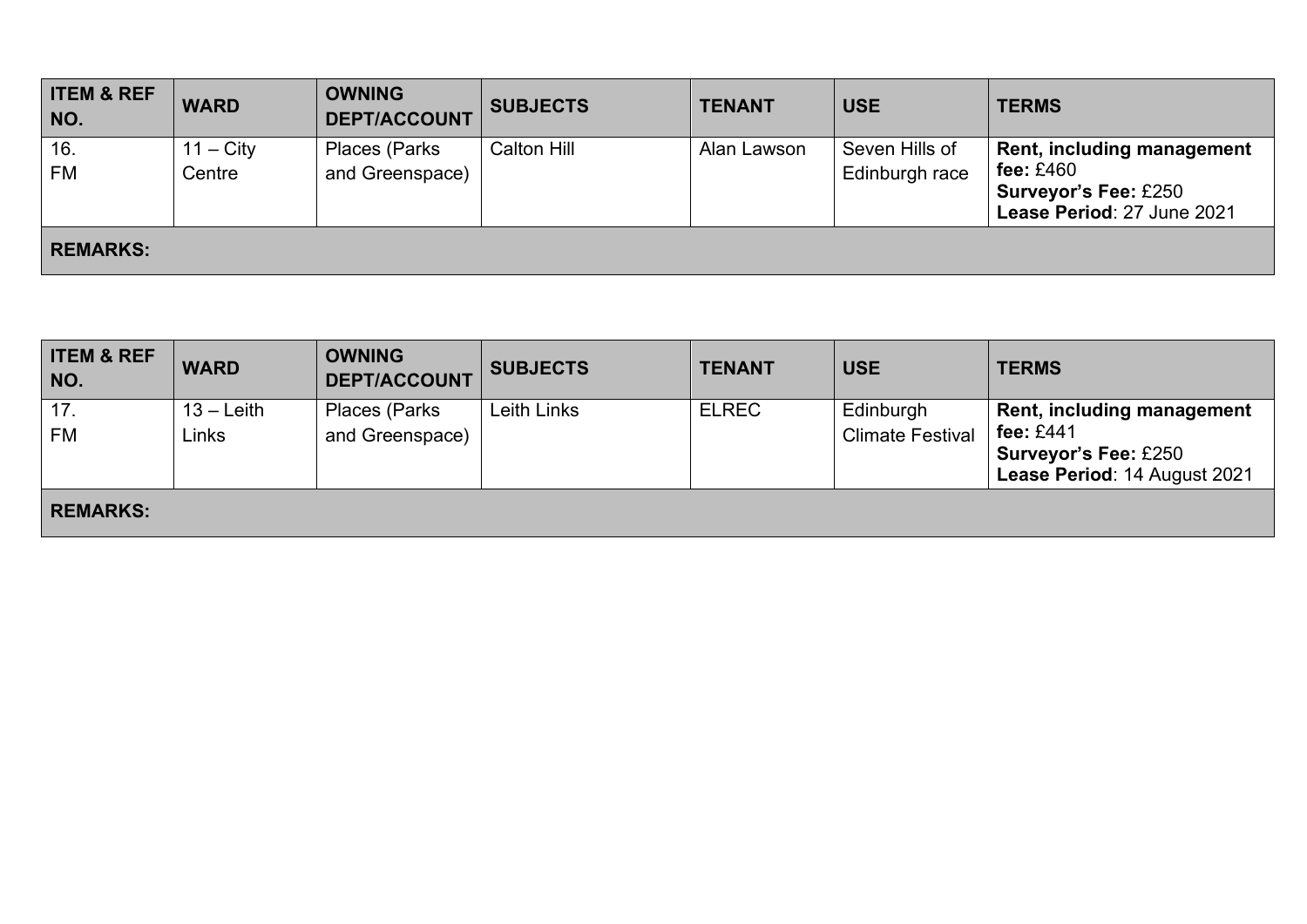| <b>ITEM &amp; REF</b><br>NO. | <b>WARD</b>                          | <b>OWNING</b><br><b>DEPT/ACCOUNT</b> | <b>SUBJECTS</b>                               | <b>TENANT</b>                                        | <b>USE</b>                      | <b>TERMS</b>                                                                                     |
|------------------------------|--------------------------------------|--------------------------------------|-----------------------------------------------|------------------------------------------------------|---------------------------------|--------------------------------------------------------------------------------------------------|
| 18.<br>FM                    | $17 -$<br>Portobello/<br>Craigmillar | Places (Parks<br>and Greenspace)     | Area within Craigmillar<br><b>Castle Park</b> | Mallinson<br>Television<br>Production<br>Company Ltd | Filming for an<br>advertisement | <b>Rent: £1,500</b><br><b>Surveyor's Fee: £500</b><br><b>Lease Period:</b> $13 - 14$ Jan<br>2020 |
| <b>REMARKS:</b>              |                                      |                                      |                                               |                                                      |                                 |                                                                                                  |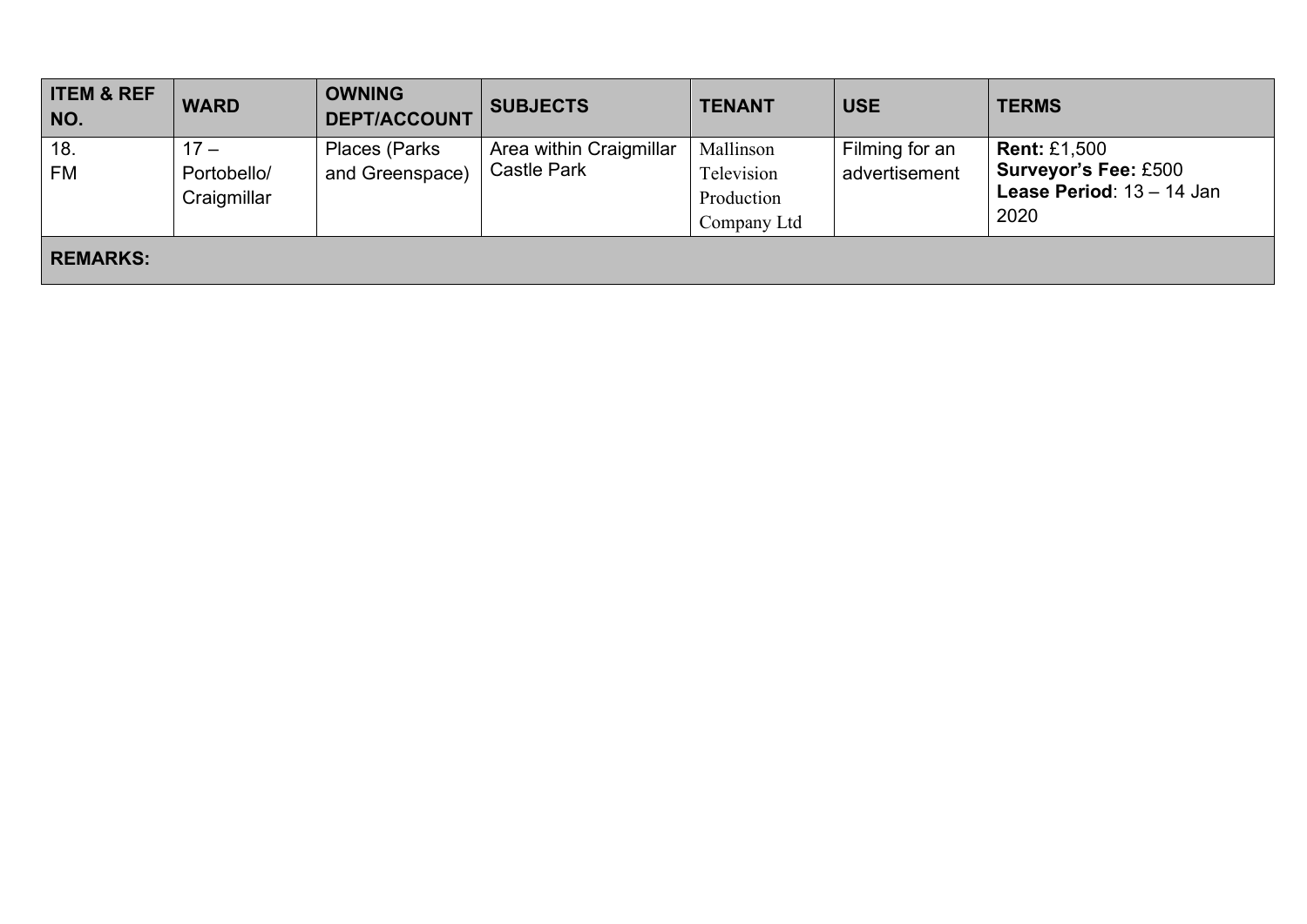### **DISPOSALS**

| <b>ITEM &amp; REF</b><br>NO. | <b>WARD</b>                         | <b>OWNING</b><br><b>DEPT/ACCOUNT</b> | <b>SUBJECTS</b>                                       | <b>PURCHASER</b>                             | <b>USE</b>   | <b>TERMS</b> |
|------------------------------|-------------------------------------|--------------------------------------|-------------------------------------------------------|----------------------------------------------|--------------|--------------|
| 19.<br><b>MB</b>             | - 6<br>Corstorphine/<br>Murrayfield | <b>CEC</b>                           | Land at 100<br>Corstorphine High<br>Street $-79$ sq m | Mrs Lisa<br>Connelly<br>67 Feather<br>Avenue | New Driveway | £4,000       |
| <b>REMARKS:</b>              |                                     |                                      |                                                       |                                              |              |              |

| <b>ITEM &amp; REF</b><br>NO. | <b>WARD</b>    | <b>OWNING</b><br><b>DEPT/ACCOUNT</b> | <b>SUBJECTS</b>                    | <b>PURCHASER</b> | <b>USE</b>              | <b>TERMS</b> |
|------------------------------|----------------|--------------------------------------|------------------------------------|------------------|-------------------------|--------------|
| 20.<br><b>MB</b>             | 5 - Inverleith | <b>CEC</b>                           | Land at 2 Dean Path $-$<br>14 sq m | Tina Cameron     | Public Use.<br>Class 2. | £1,500       |
| <b>REMARKS:</b>              |                |                                      |                                    |                  |                         |              |